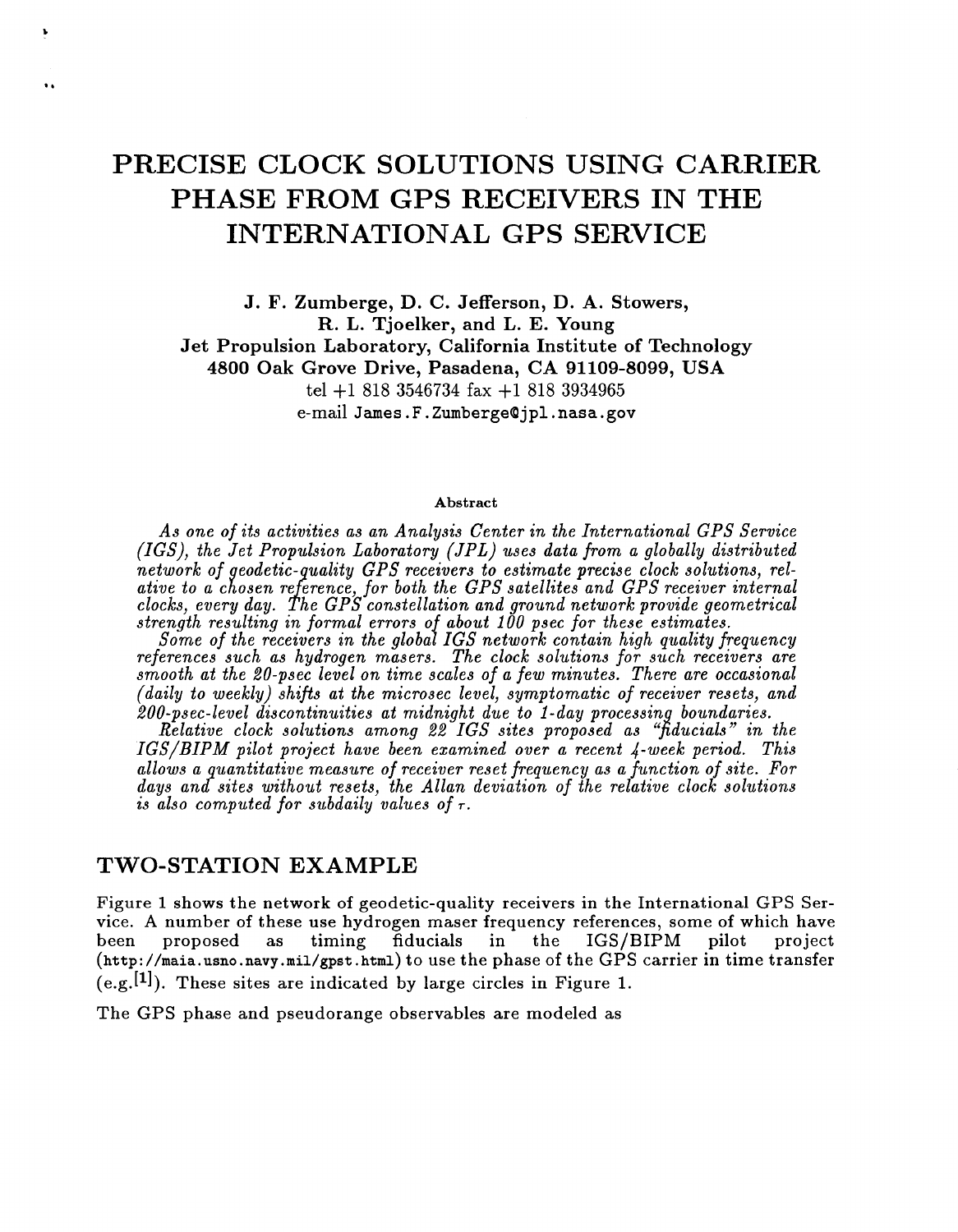$$
L_r^x = \rho_r^x + b_r^x + z_r^x + \omega_r^x + C_r - c^x + \nu_r^x \tag{1}
$$

and

Ω.

$$
P_r^x = \rho_r^x + z_r^x + C_r - c^x + \eta_r^x,\tag{2}
$$

where  $L_r^x(P_r^x)$  is the measured phase (pseudorange) between transmitter *x* and receiver *r,*  $\rho_r^x$  is the range,  $b_r^x$  is phase bias,  $z_r^x$  is the troposphere delay,  $\omega_r^x$  is the phase windup,  $C_r$  is receiver clock,  $c^x$  is transmitter clock, and  $\nu_r^x$  ( $\eta_r^x$ ) is the phase (pseudorange) noise. One receiver clock is chosen as a reference; all clock solutions are relative to the reference. No *a priori* correlations are assumed among clock solutions.

At JPL's IGS Analysis Center, each day a subset of **37** stations in Figure **1** is selected with good geographic distribution. Data from this subset are used to estimate precise transmitter parameters<sup>[2]</sup>. Receiver parameters from sites not in the subset can be determined with precise point positioning<sup>[3]</sup>. The formal error of each estimated clock is about 100 psec **(3** cm).

Figure 2 shows the Madrid, Spain **(mad2)** clock estimate minus the Tidbinbilla, Australia **(tid2)** clock estimate during April, 1998. The difference **is** piecewise linear with occasional pec-level shifts. The shifts represent **a** change at one of the sites, usually a receiver-induced reset.

For this clock "baseline" the period April 17-30, 1998 is free of resets. The mad2 - tid2 difference has been de-trended for this period (the slope - about 7 nsec/day  $\approx 8 \times 10^{-14}$ - is the result of a frequency offset between the two sites) and shown in Figure **3.**  Except for the 0.2-nsec-level shifts - due to 1-day processing boundaries - the solution is smooth at the 20-psec level.

# **IGS/BIPM CLOCK SITES, OCTOBER 1998**

Information on stations in the IGS can be found at **[http://igscb.](http://igscb) [jpl.nasa.gov.](http://jpl.nasa.gov)** The sites with 4-character IDS

**algo brus drao fair fort gode go12 hob2 irkt kokb mad2 mate nlib nyal nrcl onsa pie1 tid2 usno wes2 wtzr yell** 

have been proposed as timing fiducials in the IGS/BIPM pilot project. For each day during the 4-week period beginning October **4,** 1998, we have computed the relative clock estimates among all clock baselines, and then computed the Allan deviation  $\sigma(\tau)$ 

$$
\sigma(\tau) = \sqrt{\frac{\sum_{i=1}^{N-2m} (x_{i+2m} - 2x_{i+m} + x_i)^2}{2(N-2m)\tau^2}} \tag{3}
$$

where  $m = \tau/\tau_o = 1, 2, 4, 8, ... 64$  and  $\tau_o = 300$  sec is the spacing of data used in parameter estimation. In (3),  $x_i$  indicates the  $i^{th}$  difference in clock estimates between the two sites that form the baseline.

In the event that a given receiver has a sufficiently large discontinuity in its clock during the day, the Allan deviation of that receiver with respect to any other will be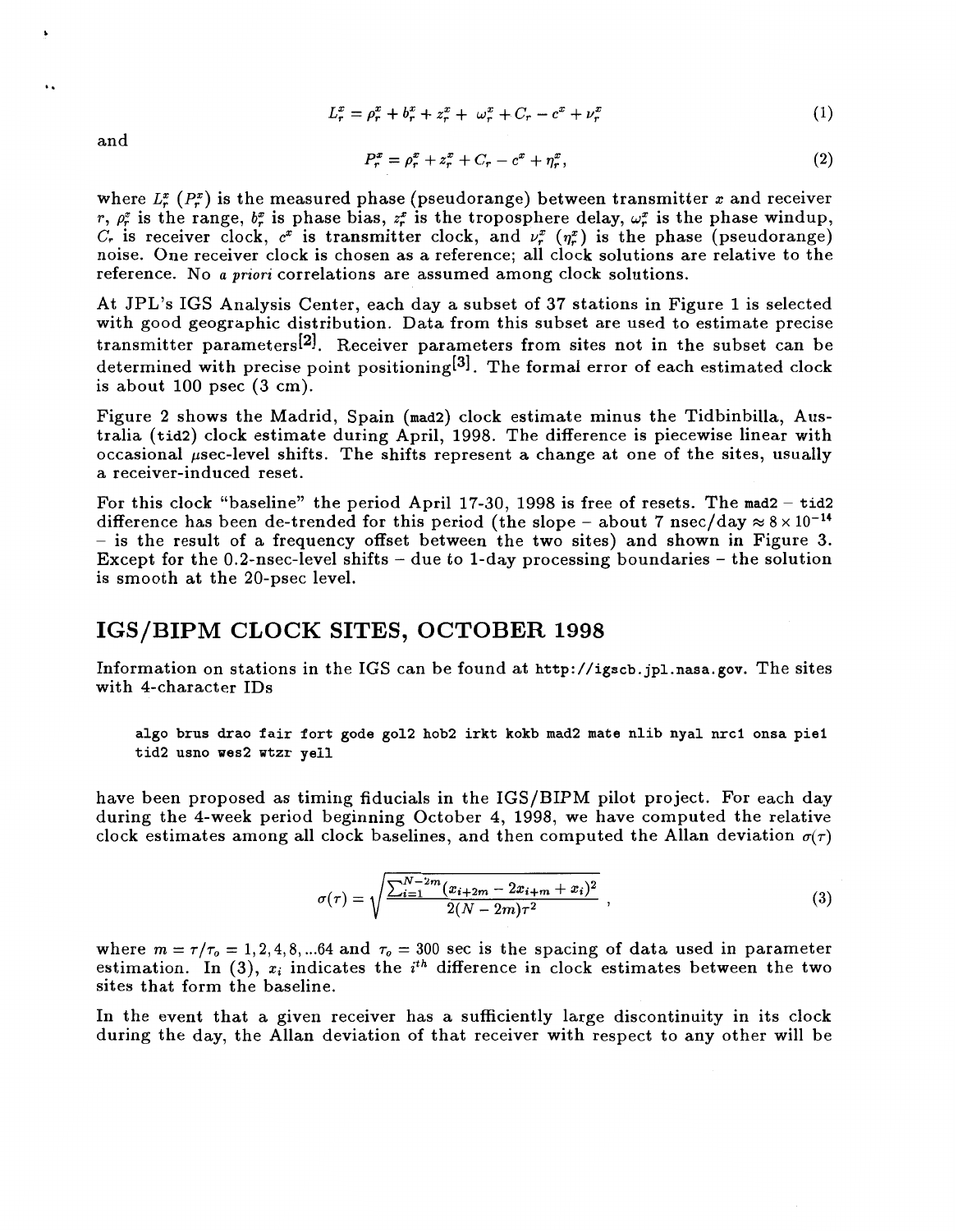.. anomalously large. This suggests that, to determine whether a given receiver had a shift during the day, one should look at its Allan deviation with respect to all other receivers, and choose the smallest. If this is sufficiently small, it did not have a shift during that day.

Figure 4 gives an example for October 27, 1998. For each site indicated on the abcissa, the values of  $\sigma(\tau)$  for that site with respect to other sites are plotted as ordinates. It is clear that four sites - **fort, gode, hob2** and **nlib** - have variations on that day that are large with respect to the other sites. In Figure 4 we have taken  $\tau = 600$  s, although the character of such a plot is the same for other values of  $\tau$ .

For each receiver, day, and  $\tau$ , we have computed the smallest  $\sigma(\tau)$ . The median values over the 4-week period are given in Table 1. (Median is used because it is insensitive to outliers.) On a given day, if a receiver can be paired with no other to achieve  $\sigma(\tau) < 10^{-12.9}$  for  $\tau = 600$  s, then that receiver is assumed to have a shift during that day. The number of such days are given as the last column in the table. Because it was disconnected from its H maser during most of October (IGS Mail 2034, October 2, 1998, **[ftp://igscb.](ftp://igscb) jpl.nasa.gov/igscb/mail/igsmail/igsmess.2034)** the results for **hob2** (Hobart, Tasmania) are indicative of the receiver's internal oscillator.

**As** an example, the results using this methodology for the clock at Algonquin Park, Canada **(algo)** are plotted in Figure 5.

# **CONCLUSIONS**

**t** 

Of 22 sites proposed for use in the IGS/BIPM pilot project, four exhibited no resets during the 4-week period beginning October 4, 1998. For 17 others (excluding 1 which was using its internal oscillator), there were typically 1 to 9 days where the receiver exhibited a reset. Allan deviations are typically  $log_{10} \sigma(\tau) \approx -13.2 \pm 0.1$  at  $\tau = 300$  s to  $\log_{10} \sigma(\tau) \approx -14.2 \pm 0.3$  at  $\tau = 19200$  s.

**Acknowledgment The research described here was carried out by the Jet Propulsion Laboratory, California Institute of Technology, under a contract with the National Aeronautics and Space Administration.** 

## **REFERENCES**

- **[I]** Kristine Larson and Judah Levine 1995, *"Time Transfer Using the Phase of the GPS Carrier,* ') **IEEE Transactions on Ultrasonics, Ferroelectrics, and Frequency Control, 45,** 3, 539-540.
- **[2]** J. F. Zumberge, M. M. Watkins and F. H. Webb 1998, *"Characteristics and Applications of Precise GPS Clock Solutions Every 30 Seconds,"* **Navigation** , **44,** 4, 449-456.
- **[3]** J. F. Zumberge, M. B. Heflin, D. C. Jefferson, M. M. Watkins and F. H. Webb 1997, *"Precise point positioning for the ejgicient and robust analysis of GPS data from large networks,"* **J. Geophys. Res, 102,** B3, 5005-5017.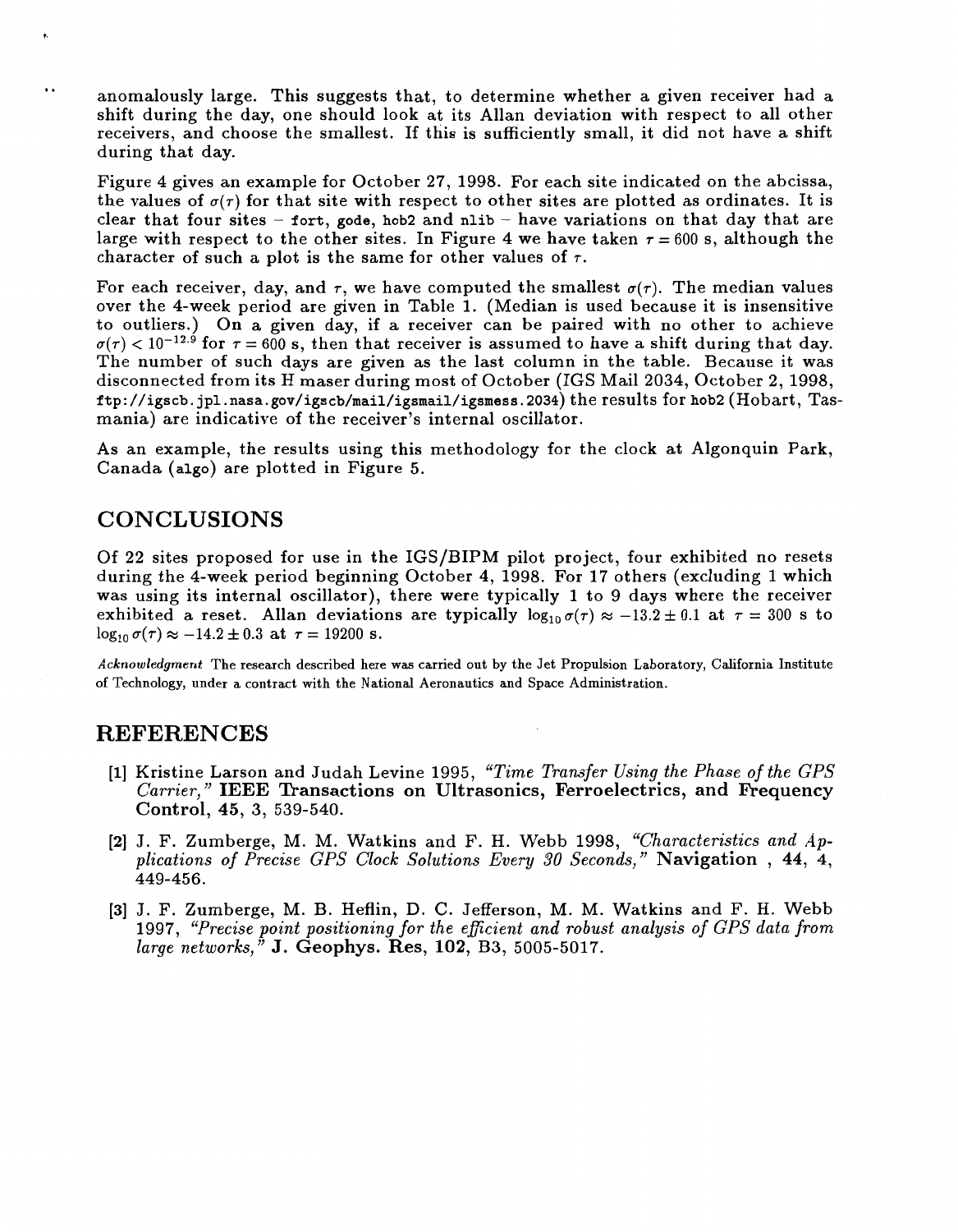|      | $\tau$ | 300 s    | 600 s    | 1200 s   | 2400 s   | 4800 s   | 9600 s   | 19200 s  |                  |
|------|--------|----------|----------|----------|----------|----------|----------|----------|------------------|
| site |        |          |          |          |          |          |          |          | shift days       |
| algo |        | $-13.32$ | $-13.56$ | $-13.78$ | $-13.95$ | $-14.14$ | $-14.28$ | $-14.40$ | 0                |
| brus |        | $-13.21$ | $-13.27$ | $-13.31$ | $-13.43$ | $-13.54$ | $-13.53$ | $-13.75$ | $\overline{2}$   |
| drao |        | $-13.32$ | $-13.54$ | $-13.73$ | $-13.91$ | $-14.06$ | $-14.18$ | $-14.32$ | $\mathbf{1}$     |
| fair |        | $-13.25$ | $-13.50$ | $-13.73$ | $-13.89$ | $-14.10$ | $-14.23$ | $-14.51$ | $\boldsymbol{6}$ |
| fort |        | $-13.02$ | $-13.19$ | $-13.44$ | $-13.64$ | $-13.71$ | $-13.68$ | $-13.60$ | 9                |
| gode |        | $-13.32$ | $-13.49$ | $-13.72$ | $-13.90$ | $-13.98$ | $-14.05$ | $-13.99$ | $\boldsymbol{6}$ |
| go12 |        | $-13.25$ | $-13.49$ | $-13.73$ | $-13.94$ | $-14.13$ | $-14.26$ | $-14.41$ | $\overline{7}$   |
| hob2 |        | $-9.20$  | $-9.42$  | $-9.70$  | $-9.99$  | $-10.30$ | $-10.60$ | $-10.89$ | 23               |
| irkt |        | $-12.69$ | $-12.96$ | $-13.21$ | $-13.47$ | $-13.66$ | $-13.85$ | $-13.98$ | 10               |
| kokb |        | $-13.20$ | $-13.36$ | $-13.54$ | $-13.75$ | $-1393$  | $-14.10$ | $-14.25$ | $\boldsymbol{4}$ |
| mad2 |        | $-13.26$ | $-13.44$ | $-13.61$ | $-13.82$ | $-13.99$ | $-14.15$ | $-14.28$ | 6                |
| mate |        | $-13.25$ | $-13.35$ | $-13.50$ | $-13.68$ | $-13.84$ | $-13.87$ | $-13.85$ | 9                |
| nlib |        | $-13.27$ | $-13.49$ | $-13.66$ | $-13.77$ | $-13.99$ | $-14.11$ | $-14.20$ | $\boldsymbol{4}$ |
| nyal |        | $-13.14$ | $-13.36$ | $-13.58$ | $-13.77$ | $-13.93$ | $-14.04$ | $-13.64$ | 8                |
| nrc1 |        | $-13.28$ | $-13.48$ | $-13.67$ | $-13.80$ | $-14.00$ | $-14.14$ | $-14.31$ | 3                |
| onsa |        | $-13.28$ | $-13.47$ | $-13.65$ | $-13.83$ | $-13.98$ | $-14.11$ | $-14.24$ | 3                |
| pie1 |        | $-13.31$ | $-13.53$ | $-13.74$ | $-13.93$ | $-14.11$ | $-14.32$ | $-14.52$ | $\boldsymbol{0}$ |
| tid2 |        | $-13.13$ | $-13.35$ | $-13.57$ | $-13.78$ | $-13.92$ | $-14.01$ | $-14.11$ | $\bf{0}$         |
| usno |        | $-13.25$ | $-13.50$ | $-13.75$ | $-13.93$ | $-14.13$ | $-14.33$ | $-14.54$ | $\pmb{0}$        |
| wes2 |        | $-13.31$ | $-13.51$ | $-13.74$ | $-13.90$ | $-14.04$ | $-14.07$ | $-14.14$ | $\mathbf{1}$     |
| wtzr |        | $-13.14$ | $-13.32$ | $-13.51$ | $-13.70$ | $-13.93$ | $-14.10$ | $-14.21$ | $\mathbf{1}$     |
| vell |        | $-13.15$ | $-13.39$ | $-13.60$ | $-13.75$ | $-13.92$ | $-13.98$ | $-14.22$ | 6                |

 $\cdot$ 

Table 1: Allan deviation  $\log_{10} \sigma(\tau)$  as a function of site for subdaily values of  $\tau$ . The shift days column counts how many days during the 4-week period beginning October 4, 1998 the receiver clock exhibited a step function. Note that the H maser at hob2 was not connected to the receiver for nearly all of October, so that results for it characterize the receiver's internal oscillator.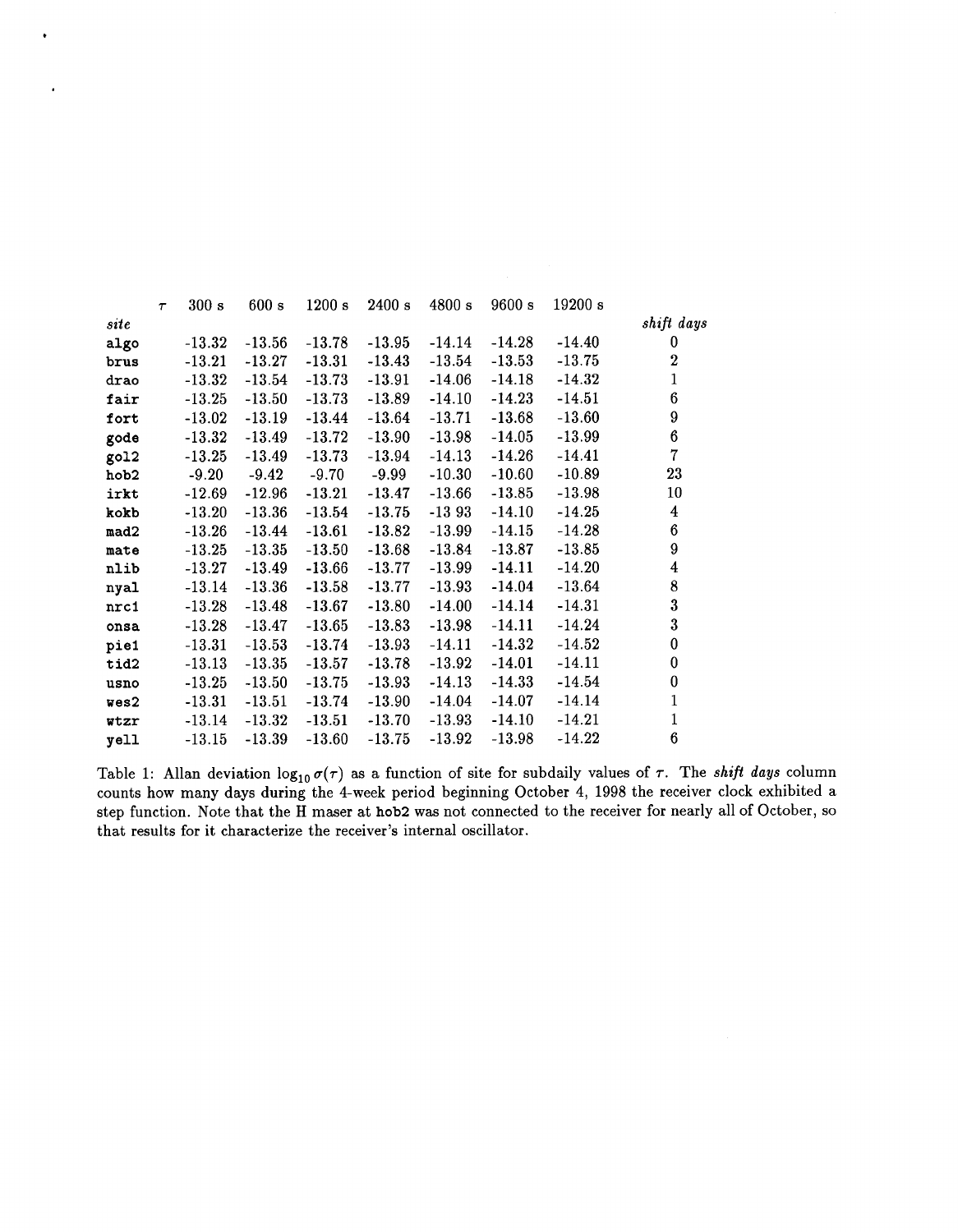

\*

Figure **1:** The IGS network as of Oct 15, 1998. The large circles indicate sites proposed as timing fiducials in the IGS/BIPM pilot project.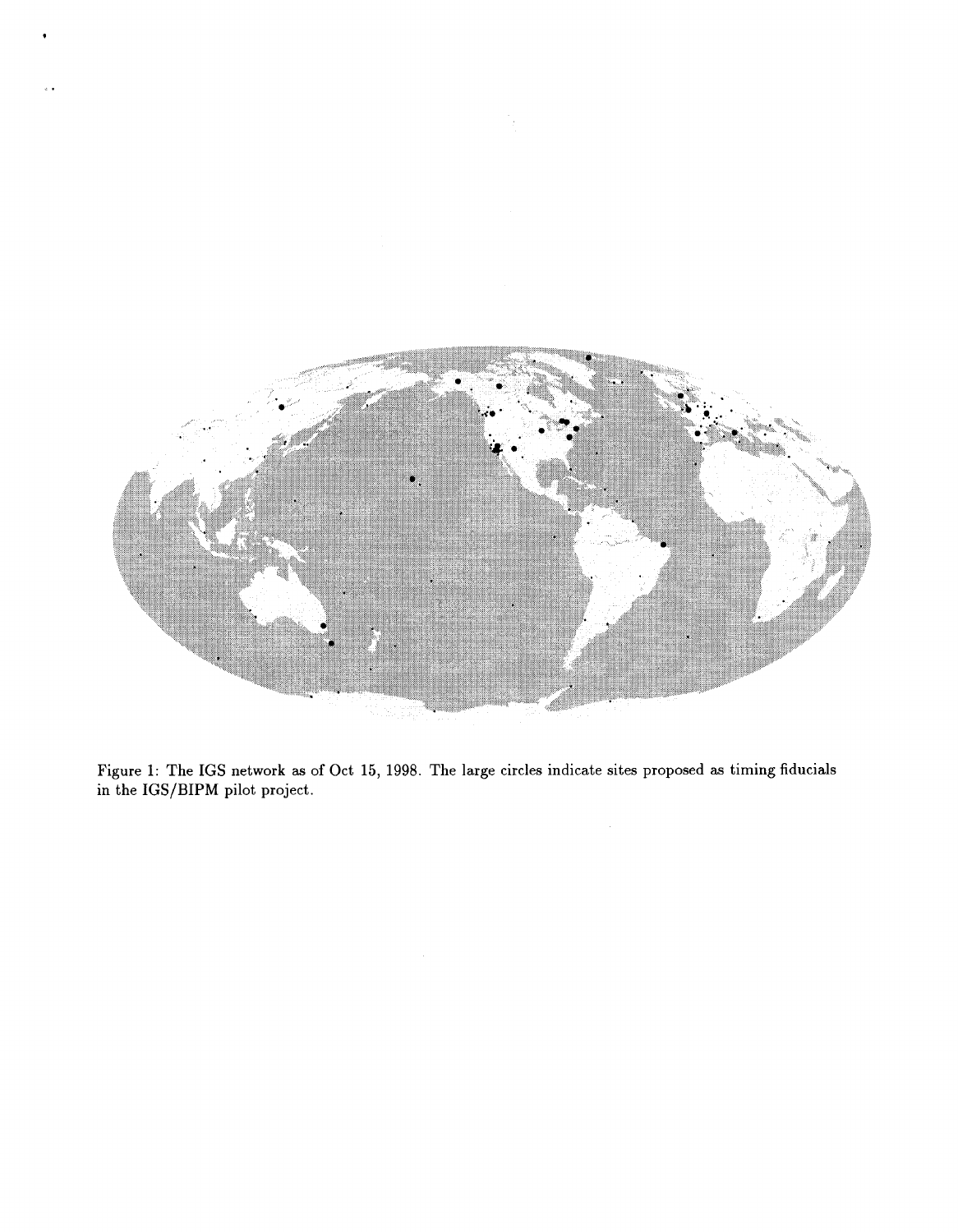

.

.

Figure **2:** The Madrid, Spain clock solution minus the Tidbinbilla, Australia clock solution, during April, 1998. The difference is piecewise linear with occasional  $\mu$ sec-level shifts. The shifts are presumably symptoms of changes at one or both of the sites.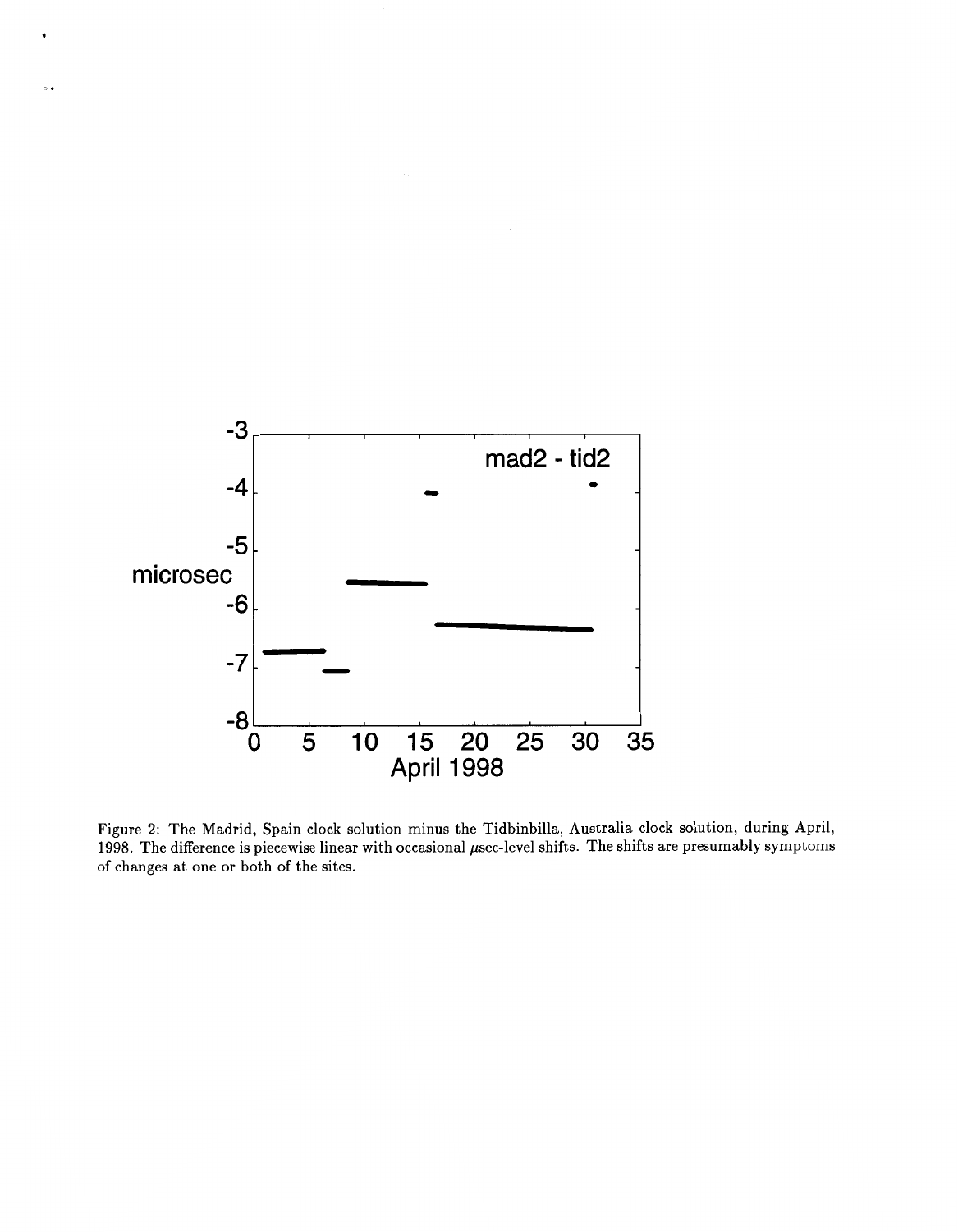

 $\overline{a}$ 

Figure 3: The Madrid, Spain clock solution minus the Tidbinbilla, Australia clock solution, **for** April 17-30, 1998. The difference has been de-trended (the slope is about  $7 \text{ nsec/day} \approx 8 \times 10^{-14}$ ). Except for the 0.2-nsec-level shifts - due to 1-day processing boundaries - the solution is smooth at the 20-psec level.